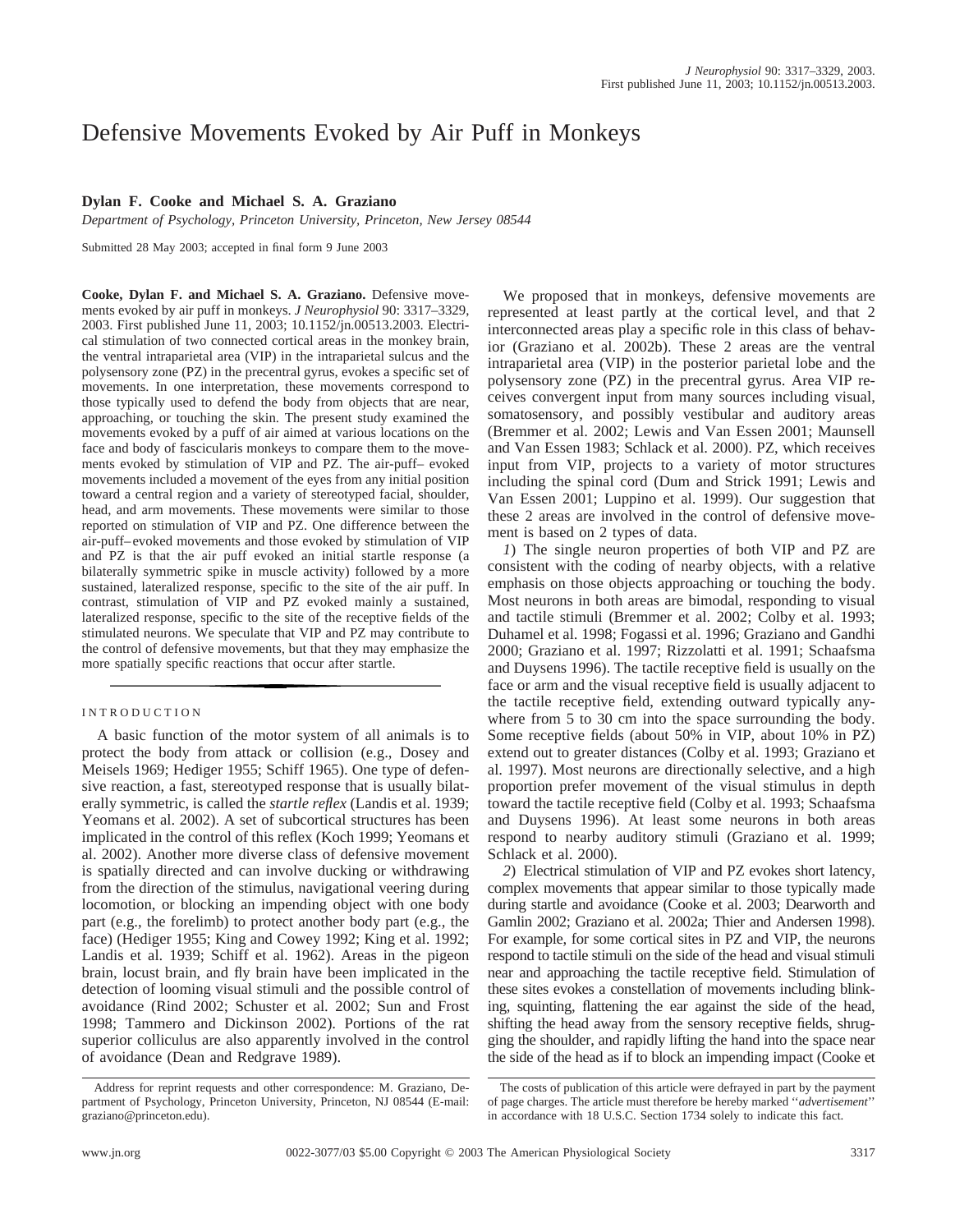al. 2003; Graziano et al. 2002a). For some cortical sites in PZ, the neurons respond to tactile stimuli on the hand and forearm and to visual stimuli near and approaching the hand. Stimulation of these sites evokes a fast withdrawal of the hand to a guarding-like posture behind the back (Graziano et al. 2002a). At least in PZ, these defensive-like movements can be obtained even in monkeys anesthetized with barbiturates, and thus do not appear to be reactions to a fictive sensory experience (Graziano et al. 2002a).

The sensory features that drive neurons in VIP and PZ, and the motor consequences of electrically stimulating these 2 brain areas, are therefore consistent with at least some role in monitoring nearby objects and protecting the body from impending collisions. Several questions remain, however, about the similarity of the movements evoked by brain stimulation and normal defensive movements. In the present study, we investigated air-puff– evoked defensive movements in monkeys to compare them to the movements evoked by electrical stimulation of VIP and PZ. We focused on 3 main questions. First, does a puff of air evoke a qualitatively similar set of movements as electrical stimulation of VIP and PZ? Second, does a puff of air evoke a similar pattern of facial muscle activity as electrical stimulation of VIP and PZ? Third, in some experiments (Fujii et al. 1998; Thier and Andersen 1998), stimulation in or near VIP and PZ evoked goal-directed or centering movements of the eye; does air puff to the face evoke similar centering eye movements?

## METHODS

All husbandry, surgical, and behavioral procedures were approved by the Princeton University Institutional Animal Care and Use Committee and the attendant veterinarian and were in accordance with N.I.H. and U.S.D.A. guidelines. Behavioral responses were studied in 2 adult male *Macaca fascicularis* (3.5–4.5 kg). Behavior was measured in 3 ways: on video at 30 frames/s, with electromyographic (EMG) electrodes in facial and shoulder muscles, and with an eye coil to measure eye position. In monkey 1, eye position data and EMG data were collected on separate blocks. In monkey 2, all 3 types of data were collected simultaneously.

### *Surgery*

For each monkey, an initial surgical operation was performed under isoflorane anesthesia and strict aseptic conditions, during which an acrylic skullcap was fixed to the skull with bone screws. A steel bolt for holding the head was also embedded in the acrylic. A scleral eye coil was implanted in one eye (left eye for monkey 1, right eye for monkey 2). Each animal recovered from the surgery within 1 wk, but was given an additional 2 wk to allow the skull to grow tightly around the skull screws. During testing the monkey sat in a Lexan primate chair. For most experiments, the head was restrained by the head bolt. In some tests, to study movements of the head, the head bolt was unfastened.

## *Air-puff stimulus*

An air nozzle directed a stream of air at the monkey's skin from a distance of 5 cm. An electrically actuated valve was connected to the base of the nozzle. In most tests the air stream was 0.5 s in duration. In some tests the duration was varied between 0.2 and 1.0 s. The pressure of the air stream was controlled by a pressure regulator mounted to a tank of compressed air. Pressures were typically set between 5 and 30 psi (pounds per square inch). For most experiments, the pressure was set to 15 psi. In addition to the tactile stimulus, the air stream produced a sound that was measured to be 80 dB at a distance of 5 cm from the nozzle. In pilot experiments, when the air puff was directed near but not touching the monkey's face, little or no defensive reaction was observed. In contrast, when the air puff was directed at the face, even when the ears were plugged with wax thus reducing the sound, a robust defensive movement was observed. Thus the defensive movements were evoked mainly by the tactile stimulus and not the sound of the puff. The video record confirmed that the monkeys remained alert and calm during the air-puff trials. The defensive movements involved a brief blink, squint, or other movement as described in the RESULTS, and did not appear to agitate or distress the monkey.

In initial experiments, only one air nozzle was used. The nozzle was directed at different parts of the face, torso, and arms as shown in Figs. 1 and 2*A*. In other experiments, 10 air nozzles were used. The nozzles were aimed at different parts of the head as shown in Fig. 2*A*.

#### *Eye position measurement*

Eye position was sampled every 2 ms for monkey 1 and every 4 ms for monkey 2. Monkey 1 was trained to fixate on a small blinking light for 1 s for a juice reward. The fixation light was placed in 12 different positions 40 cm in front of the monkey to calibrate the eye position measurements. For monkey 2, calibration was performed by inducing smooth pursuit eye movements with small moving visual targets, such as pieces of fruit on the end of a stick. The trajectories included horizontal movement at  $-20$ , 0, and  $20^{\circ}$  elevation, and vertical movement at  $-20$ , 0, and  $20^{\circ}$  along the azimuth. Once the calibration measurements were complete, the monkey was then tested with the air-puff stimulus during free viewing in the light, to determine the effect of air puff on eye position. No task was used during data collection. The interpuff interval was variable between 3 and 30 s. On a small proportion of trials, the eye was in the process of executing a spontaneous saccade when the air puff was delivered. These trials, identified on the basis of eye speed at trial onset, were eliminated from the analysis. For almost all trials, the eye was stationary when the air puff was delivered, apparently fixating some feature in the room in front of the monkey. The video record indicated that the monkey was awake with its eyes open during the trials.

#### *Electromyographic recordings*

EMG activity was measured bilaterally in the orbicularis muscle (related to blinking and squinting), the nasolabialis muscle (related to lifting of the upper lip), and the trapezius muscle (related to shrugging). Fine insulated stainless steel wires were threaded into a 22 gauge syringe needle and inserted into the muscle. The wires had an exposed tip of 1–2 mm. Three wires were inserted in each muscle, spaced about 5 mm apart, to provide input to a differential amplifier and its ground (single-neuron amplifier model 1800; A-M Systems, Sequim, WA). The amplifier filters were set with a low cutoff at 300 Hz and a high cutoff at 1,000 Hz. Placement of the wires was confirmed by observing EMG activity during spontaneous movements such as blinking to an air puff on the face (orbicularis muscle), lifting of the lip during eating (nasolabialis muscle), and lifting of the shoulder during spontaneous arm movements (trapezius muscle). The EMG signal was sampled every 2 ms for monkey 1 and 4 ms for monkey 2. Each *EMG trace* shown represents the rectified EMG activity (in SDs above baseline) over time (ms) averaged over multiple trials as indicated in the figure captions.

Muscle activity was measured during air puff at 10 locations on the head. Air puffs were presented at the 10 locations on a pseudo-random schedule with an interpuff interval that varied between 2 and 30 s. Figure 2A shows the arrangement of puff locations, which included a  $3 \times 3$  grid of locations on the front of the face and one location on the back of the head. The results from the muscles on the right side of the body were averaged with a mirror-reversal of the results from the muscles on the left side of the body. The histograms in Fig. 2*B* therefore show the results from puffer locations ipsilateral to the recorded muscles (positions 1, 4,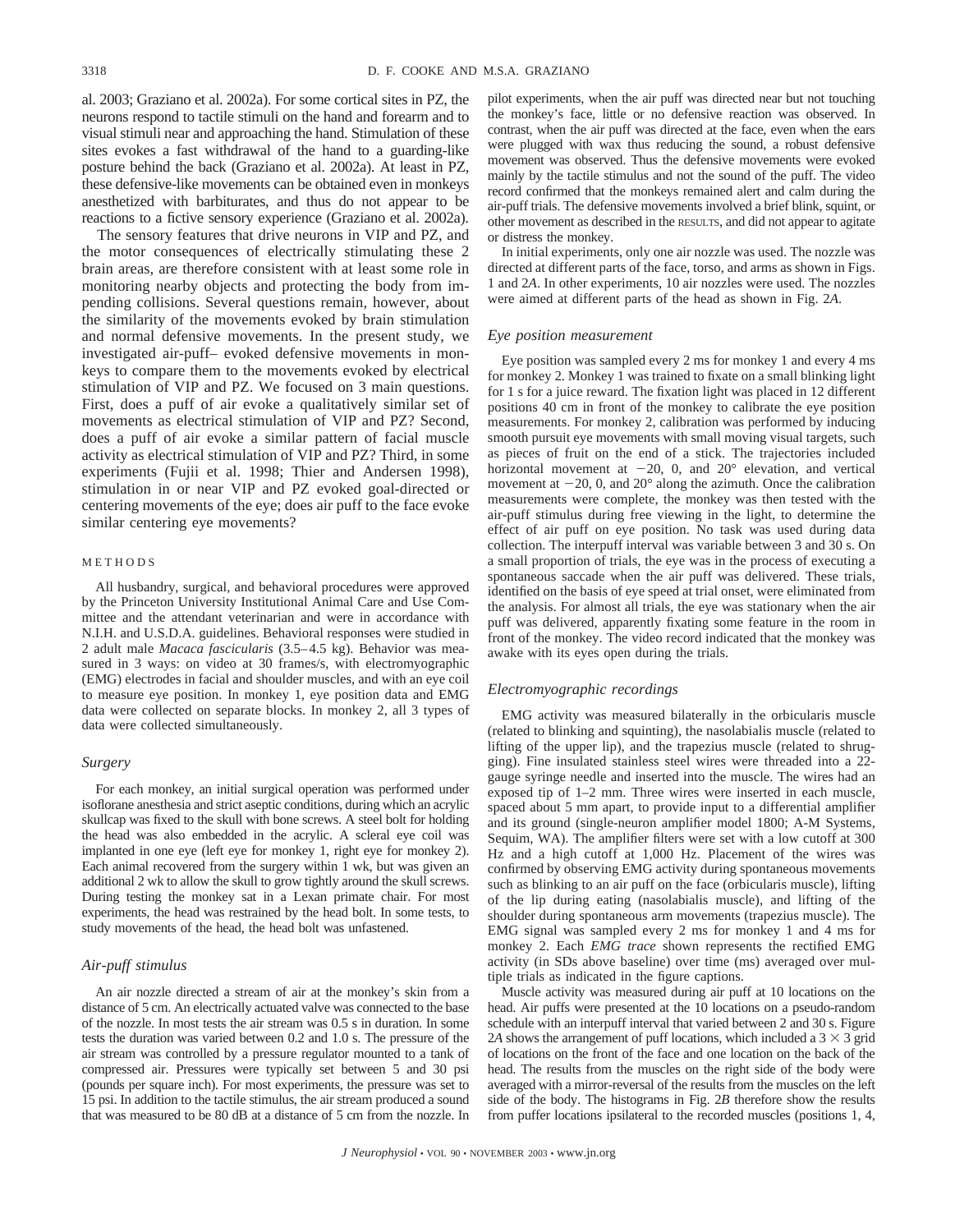

FIG. 1. Tracings of video frames showing behavioral response to air puff. *A*: air puff to side of face evokes blink and lifting of upper lip. *B–E*: air puff to different parts of right side of body evokes movement of right arm to different postures. *B*: puff to side of face evokes lifting of hand toward upper lateral space. *C*: puff to side of torso evokes retraction of elbow against side of torso and movement of hand to lateral position. *D*: puff to side of torso and forearm evokes retraction of elbow against side of torso and withdrawal of hand to opposite side of body. *E*: puff to hand evokes withdrawal of hand behind back. Of 15 video frames recorded within first 500 ms after onset of air puff, frame that showed peak effect was selected and traced.

and 7), contralateral to the recorded muscles (positions 3, 6, and 9), and on the midline (positions 2, 5, 8, and 10). In this fashion, any unintended asymmetry, such as in puffer placement or in the impedance of the EMG wires, was counterbalanced in the analysis.

## RESULTS

We first give a qualitative description of the main types of movements evoked by an air puff presented to various locations on the face and body of monkeys. We then describe the time course and laterality of the EMG activity evoked by the air puff. Finally, we consider whether the eye moves toward a central location during air-puff–evoked defensive movements.

### *Qualitative description of video record*

We observed 6 movements that occurred reliably in reaction to a puff of air on the face. These movements are *1*) a blink and a contraction of the musculature around the eye causing a squint (Fig. 1*A*, traced from video frame); *2*) a contraction of the musculature of the snout causing the upper lip to lift and the skin on the snout to wrinkle upward toward the eye (Fig. 1*A*); *3*) movements of the ear in which the pinna flattened back against the side of the head and rotated downward; *4*) a shoulder shrug; *5*) movements of the head, observed when the monkey's head was released from the holder; [the head retracted from the direction of the air puff (Fig. 1*B*)]; and *6*) movements of the arm. Typically the arm moved toward different postures depending on the location of the puff (Fig. 1, *B–E*). These movements included those bringing the hand into upper space when the puff was directed at the head; bringing the elbow against the side of the torso when the puff was directed at the side of the torso; or withdrawing the hand behind the back when the puff was directed at the hand.

One possibility is that these defensive movements were distorted by testing the monkeys in a restrictive primate chair. We thus also placed the monkeys in a  $1 \times 1$ -m cage and videotaped their reactions to air puff from a handheld air nozzle directed through the bars of the cage. The video was analyzed off-line frame by frame to determine the facial and limb movements that occurred within the first 0.5 s after puff onset. The same constellation of movements described above was observed in the cage. Several other movements were also observed. A puff to one side typically caused the monkey to jump or climb to the opposite side of the cage. A threat to the hand, arm, or torso sometimes caused the monkey to thrust out its foot toward the direction of the threat.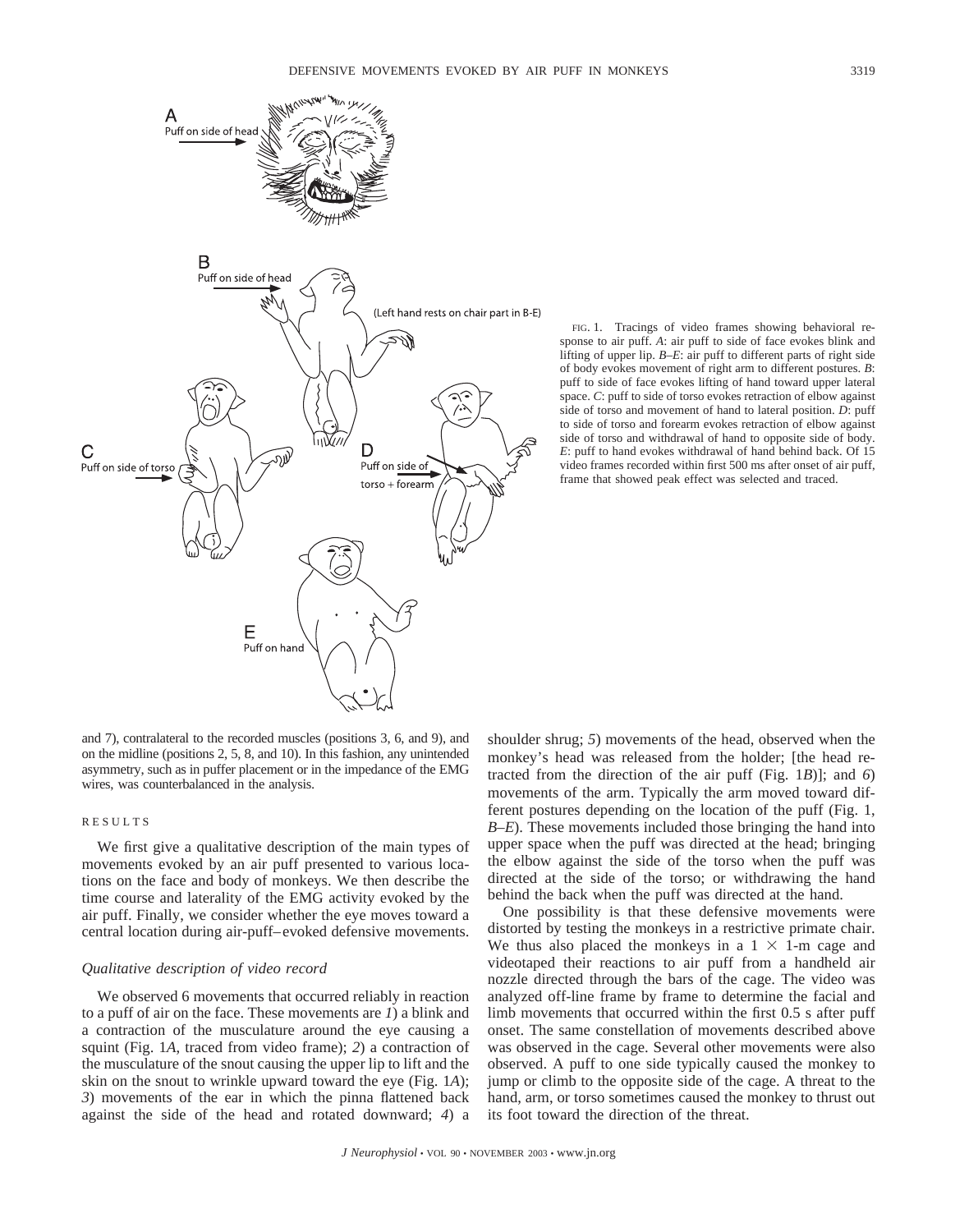

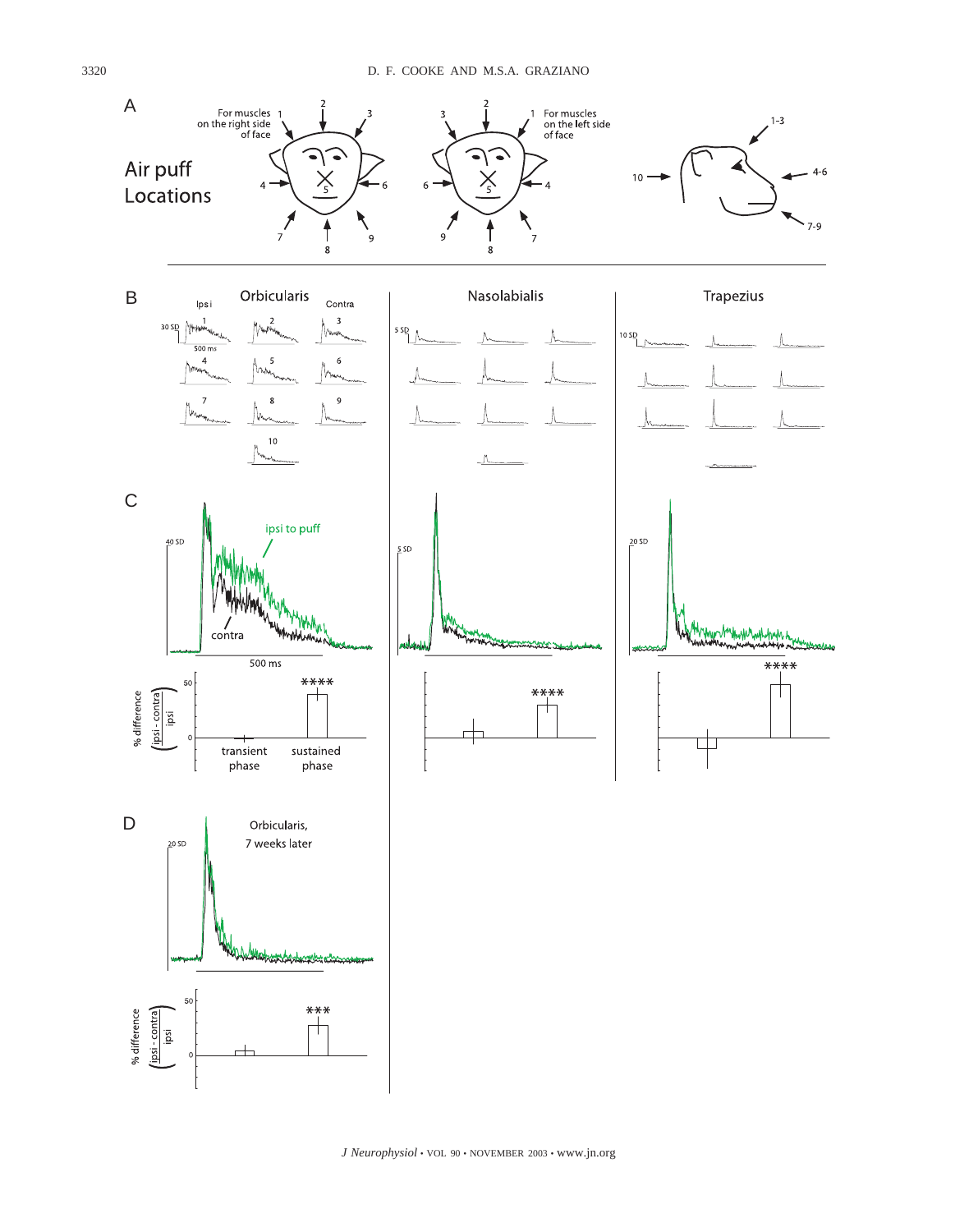In the following sections we describe in greater detail some of the movements listed above. We begin with a description of activity recorded from facial and shoulder muscles, and then describe the movements of the eye evoked by air puff.

## *Muscle activity: startle response versus secondary, spatially specific response*

To study muscle activity during air-puff–evoked defensive movements, we measured the EMG activity of 3 muscles: the orbicularis muscle (which participates in squinting and blinking); the nasolabialis muscle (lifting of the upper lip); and the trapezius muscle (elevation of the shoulders). Figure 2*B* shows the average EMG activity for each of the 3 muscles, evoked by each of the 10 puffer locations. For all 3 muscles, the air puff evoked an initial, sharp transient in the EMG. The latency (the time at which the mean activity exceeded 3 SD above baseline) was 18 ms for the orbicularis, 32 ms for the nasolabialis, and 34 ms for the trapezius. This initial, transient spike was evoked by all puffer locations. In particular, it was present whether the air puff was ipsilateral or contralateral to the studied muscle. It therefore appears to correspond to the previously described startle reflex, a transient, short latency, bilaterally symmetric response to intense stimuli (Landis et al. 1939; Yeomans et al. 2002).

After the initial, transient spike, we found a more sustained muscle activity that returned to baseline only after the air puff ended. Figure 2 shows this result for tests in which the air puff was 0.5 s in duration. In other tests, the air puff was presented for durations ranging from 0.2 to 1.0 s, and a similar result was obtained; that is, the sustained muscle activity was maintained during the stimulus and returned to baseline after stimulus offset. This more sustained muscle activity was clearly differentiable from the startle reflex in that it was not bilaterally symmetric; it was larger on the ipsilateral side, the side on which the air puff was presented, as further quantified below.

For each muscle, we first averaged the results for puffer locations 1, 4, and 7. This average represents the activity of the muscle during puff on the ipsilateral side of the face. This result is shown by the green line in Fig. 2*C*. We also averaged the results for puffer locations 3, 6, and 9; this average represents the activity of the muscle during puff on the contralateral side of the face and is shown by the black line in Fig. 2*C*. As can be seen in the figure, the initial spike in muscle activity was similar in magnitude regardless of whether the air puff was ipsilateral or contralateral to the muscle. As the trial proceeded, the muscle activity fell from its initial peak to a more sustained level, and this level was greater for puff on the ipsilateral side than for puff on the contralateral side. Thus the initial startle response was not sensitive to the lateral position of the air puff, whereas the second, more sustained phase of the response was more spatially specific: it was stronger on the side of the face where the air puff was presented.

The bar graphs in Fig. 2*C* show the percentage difference between the activity evoked by ipsilateral air puff and the activity evoked by contralateral air puff. The first bar (labeled "transient phase") is based on the 24 ms of muscle activity during the highest portion of the peak response. This bar is not significantly different from zero, indicating that ipsilateral and contralateral air puff evoked a similar level of activity, with a percentage difference near zero (see figure caption for significance levels). The second bar (labeled "sustained phase") is based on the activity during the sustained portion of the response, with an analysis window that began 100 ms after stimulus onset and ended at stimulus offset. This bar is significantly above zero, indicating that during this part of the trial the ipsilateral air puff evoked greater activity than the contralateral air puff. A similar result was obtained for all 3 muscles studied.

Monkey 1 was tested a second time at a later date. Perhaps because of adaptation, the monkey's defensive reaction to the air puff was reduced in this second test. In particular, the second, sustained phase of muscle activity was reduced. However, even in this attenuated response, the pattern was similar, as shown in Fig. 2*D*. We obtained an initial spike in activity that was relatively bilaterally symmetric, followed by a more sustained activity that was greater for ipsilateral air puff than for contralateral air puff.

These results show that air puff evoked an initial, bilateral startle response that then gave way to a more spatially specific, lateralized response. The lateralized response was sustained throughout the remainder of the air puff and for 50 to 100 ms beyond the end of the puff. As described in greater detail in the DISCUSSION section, it is this second component of the response that resembles the movements evoked by electrical stimulation of areas VIP and PZ.

## *Eye movements evoked by air puff*

Figure 3*A* shows the movement of the eye evoked by an air puff to the center of the chin. Each green line shows the movement of the eye on one air-puff trial, beginning at puff

FIG. 2. Muscle activity evoked by air puff to face. EMG activity was recorded from 3 muscles bilaterally: orbicularis (involved in blinking and squinting), nasolabialis (involved in lifting of upper lip), and trapezius (involved in shrugging). *A*: 10 locations on head stimulated by air puff. Puff locations were numbered relative to side of recorded muscle. *B*: histograms showing EMG activity from 3 muscles at 10 puffer locations, for monkey 1. Data were rectified and integrated in 4-ms bins. Each histogram is average of 40 trials; *y*-axis shows magnitude of EMG signal normalized to SD obtained in 100-ms prestimulus period. Tick mark on *y*-axis indicates signal level in units of SD above baseline. Horizontal line under each histogram shows 500-ms stimulus period. An electrical artifact occurred within 2 ms after closure of air puff valve; this artifact was removed (gap in *EMG trace* at end of stimulus period). Each histogram shows mean of muscles from both sides of body; e.g., histogram labeled Orbicularis, Ipsi, 1, is average of right orbicularis activity during air puff at upper right position and of left orbicularis activity during air puff at upper left position. *C*: effect of ipsilateral vs. contralateral air puff. Green line shows average EMG activity during ipsilateral puff (positions 1, 4, 7; average of 120 trials); black line shows average activity during contralateral puff (positions 3, 6, 9; average of 120 trials). Bar graphs under histograms show percentage difference in EMG signal between ipsilateral puff and contralateral puff; error bars are SE. First bar (transient phase) = percentage difference during 24 ms of peak response. Second bar (sustained phase) = percentage difference during period from 100 to 500 ms after stimulus onset. Results of *t*-test: orbicularis, transient phase,  $t = -0.23$ ,  $P =$ 0.82; sustained phase,  $t = 6.87$ ,  $P < 0.0001$ . Nasolabialis, transient phase,  $t = 0.53$ ,  $P = 0.59$ ; sustained phase,  $t = 4.40$ ,  $P <$ 0.0001. Trapezius, transient phase,  $t = -0.55$ ,  $P = 0.58$ ; sustained phase,  $t = 4.20$ ,  $P \le 0.0001$ . *D*: result of retesting monkey 1 at a later date with similar stimulus apparatus and EMG wires in same muscles. Each histogram is mean of 90 trials. Results of *t*-test: transient phase,  $t = 0.93$ ,  $P = 0.35$ ; sustained phase,  $t = 3.47$ ,  $P < 0.0006$ .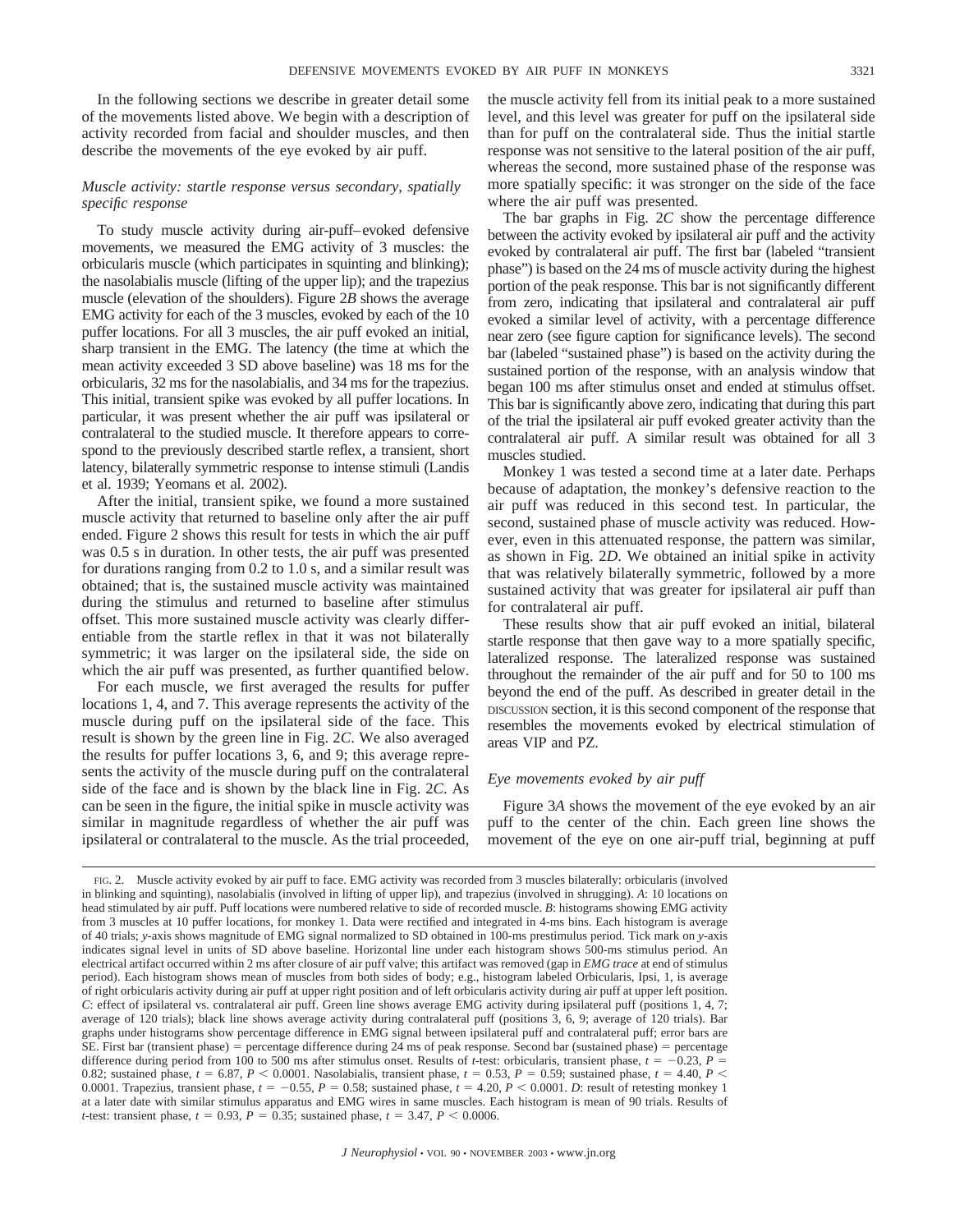onset (black dot). The black oval indicates the *x* and *y* SD of eye position at the start of the air puff. On almost all trials, the eye moved roughly toward a central location. As described in more detail below, the eye position reached its tightest cluster 166 ms after puff onset for monkey 1 and 228 ms after puff onset for monkey 2. The red dot on each trace indicates the position of the eye at this time of tightest clustering, and the red oval indicates the *x* and *y* SD of eye position at this time. This location to which the eyes moved did not match the lower-field location of the air nozzle or the location on the face touched by



*J Neurophysiol* • VOL 90 • NOVEMBER 2003 • www.jn.org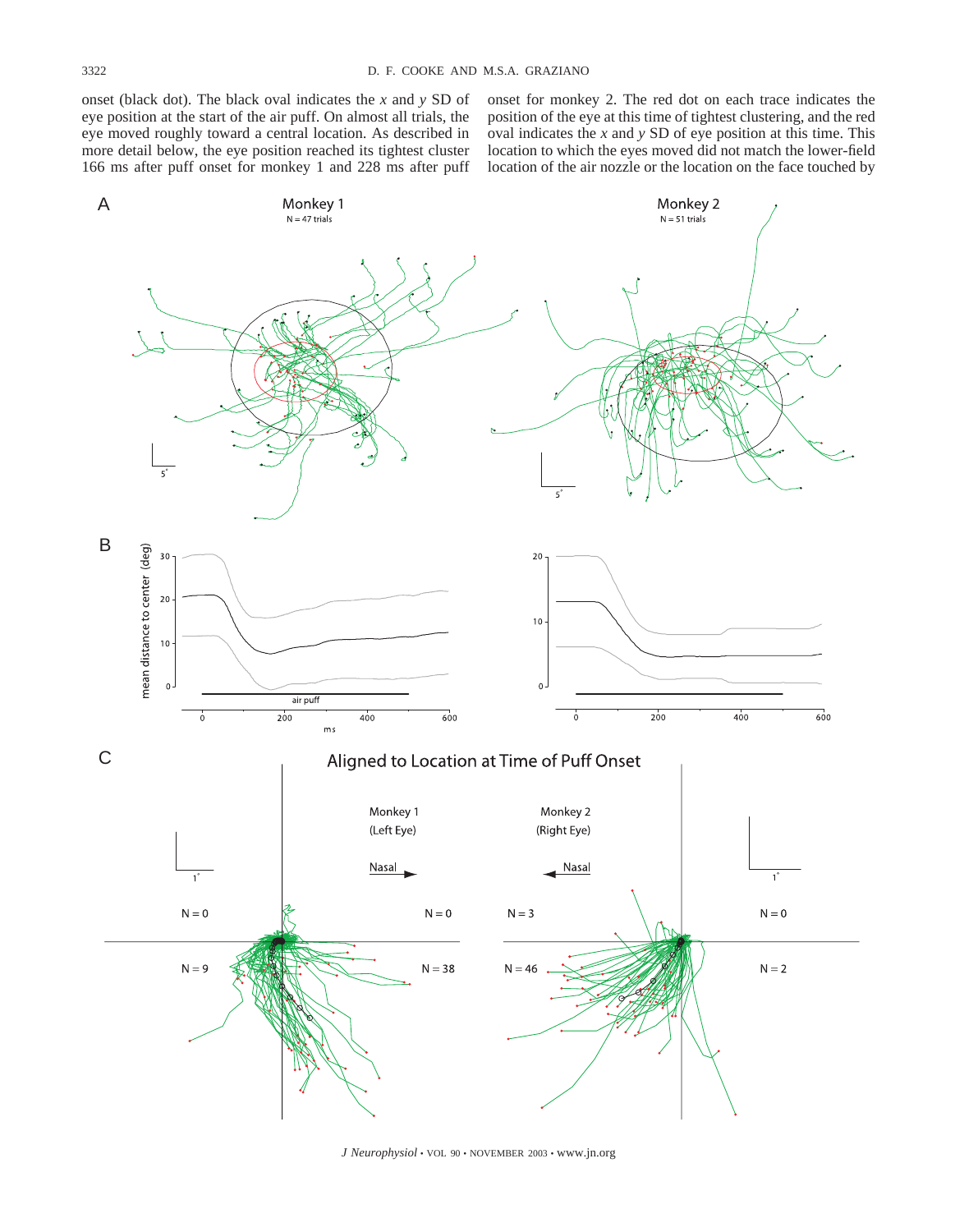the air; that is, the monkey was not saccading to the stimulus. Rather, the movement was to a central orbital position. As described in a later section (*Effect of air puff location*), the eye converged to a similar central position regardless of the location of the air-puff stimulus. Even an air puff on the back of the head elicited a movement of the eyes to a central orbital position.

To further quantify the amount of centering of eye position over time, we calculated a metric that we called the "mean distance to center." This metric was calculated separately for each time bin throughout the trial. For example, for *time 0* (onset of air puff), we first calculated the mean eye position across trials. Then, for each trial, we computed the distance from the eye to that mean position. Finally, we averaged across trials to arrive at the mean distance to center. A large mean distance to center indicates a large scatter in eye position; a small mean distance to center indicates a more clustered distribution of eye positions. This metric was calculated every 2 ms for monkey 1 and every 4 ms for monkey 2 (determined by the different data acquisition rates used for the 2 monkeys).

Figure 3*B* shows how the mean distance to center changed over time through the trial. The mean distance to center began to drop about 50 ms after the puff onset for monkey 1 and about 70 ms after puff onset for monkey 2. The mean distance to center reached a minimum at 166 ms after puff onset for monkey 1 and at 228 ms for monkey 2. This minimum represents the time at which the eye position was most tightly clustered. As discussed in a later section, the rate at which the eye moves to the center appears to be related to the magnitude of the defensive reaction. Thus the air puff may have evoked a greater defensive reaction in monkey 1 than in monkey 2. Indeed, the video record showed a strikingly more pronounced facial reaction in monkey 1 than in monkey 2.

To test whether the amount of centering was statistically significant, we compared the mean distance to center at puff onset, that is, before centering began, and 200 ms into the trial, that is, after the centering was mostly complete. These two means were significantly different by *t*-test (for monkey 1, *t* 8.0,  $P < 0.0001$ ; for monkey 2,  $t = 9.6$ ,  $P < 0.0001$ ). Thus the air puff evoked a significant reduction in the spread of the eye position distribution.

On each air-puff trial, the initial movement of the eye was not always directed toward the center. The centering movements of the eye began 50–70 ms after puff onset (as can be seen in Fig. 3*B*), but an earlier, noncentering movement of the eye can be seen at the start of most trials in Fig. 3*A*. In most trials this initial movement appears to curl in a downward and nasal direction. To further examine this initial component of the eye movement, we plotted the eye position data such that the starting eye position for all trials was aligned on a single point. This plot is shown in Fig. 3*C*, in which the green lines show individual trials and the black circles show the average trajectory. The plot shows the data starting at puff onset and continuing until the approximate time at which the centering of the eye position began  $(0-50 \text{ ms}$  for monkey 1,  $0-68 \text{ ms}$  for monkey 2). On most trials, the eye began movement in a downward and nasal direction. (Note that opposite eyes were measured in the 2 monkeys.) Fig. 3*C* shows the number of trials for which the initial eye movement was directed into the lower nasal, lower lateral, upper nasal, and upper lateral quadrants. The distribution was significantly skewed toward the lower nasal quadrant for both monkeys (monkey 1,  $\chi^2 = 37.59$ ,  $P < 0.0001$ ; monkey 2,  $\chi^2 = 44.4$ ,  $P < 0.0001$ ).

To determine the latency of the eye movement, we plotted the average speed of the eye over time during the air-puff trial (Fig. 4*A*). The latency of eye movement (the time at which the average eye speed exceeded 3 SD above baseline) was 30 ms for monkey 1 and 48 ms for monkey 2. The longer latency and lower average speed in monkey 2 may reflect the smaller defensive reaction in this monkey. The double peak in average speed for monkey 1 was caused by some trials in which the speed peaked relatively late. In general, the speed profile for each individual trial had a single peak and was relatively symmetric. This speed profile is shown more clearly in Fig. 4*B*. Here, the black line shows the average speed for puff-evoked movements, aligned on the time of peak speed. The gray line shows the result for spontaneous saccades measured in the interval between air puffs. The 2 types of eye movement had similar velocity profiles; that is, for both spontaneous and puff-evoked movements, the velocity profile was relatively symmetrical. However, the puff-evoked movements were on average slower than the spontaneous saccades.

Figure 4*C* shows the peak speed of each eye movement plotted against the amplitude of the movement (the "main sequence"). The red crosses show the data for puff-evoked movements and the blue dots show the data for spontaneous saccades. For both monkeys, puff-evoked movements were on average slower than spontaneous saccades (regression analysis: for monkey 1,  $F = 85.0$ ,  $P < 0.0001$ ; for monkey 2,  $F = 33.2$ ,  $P \n\leq 0.0001$ ). However, the populations overlapped; most puff-evoked movements were in the lower range for normal saccades. Note also that the 2 monkeys were different in that monkey 2 made fewer large amplitude spontaneous saccades. (Because large-amplitude saccades have greater peak speed, monkey 2 had a lower mean speed for saccades, as can be seen in Fig. 4*B*.) One possibility is that, because monkey 1 displayed more pronounced defensive reactions, this monkey may have been in a state of greater behavioral arousal and thus made more and larger spontaneous saccades. Despite these

FIG. 3. Eye movements evoked by air puff to chin. *A*: green lines show *eye movement traces* on individual trials during air puff for monkey 1 (*left*) and monkey 2 (*right*). Black dot at start of each trace indicates position of eye at start of air puff. Black oval indicates *x* and *y* SD of black dots (centered on mean position of black dots). Red dot at end of each trace indicates position of eye at time when eye position was most tightly clustered (166 ms after puff onset for monkey 1, 228 ms for monkey 2). Red oval indicates *x* and *y* SD of red dots. *B*: data from same trials shown in *A*. Here, *y*-axis shows mean distance to center, a measure of spatial dispersion of eye position (see text for explanation). Gray lines show SD. *x*-axis shows time during air puff trial. Horizontal line indicates time of air puff. *C*: same trials as in *A* but here *eye movement traces* show magnified view of beginning of eye movement, and *eye traces* are aligned on starting eye position. Each green line shows eye position on a single trial, starting at puff onset (plotted at center of graph) and ending at time that centering movement began (50 ms after puff onset for monkey 1, 68 ms for monkey 2, indicated by red dot). Black circles show average trajectory, moving in a downward and nasal direction. In each quadrant, N indicates number of trials for which eye moved into that quadrant.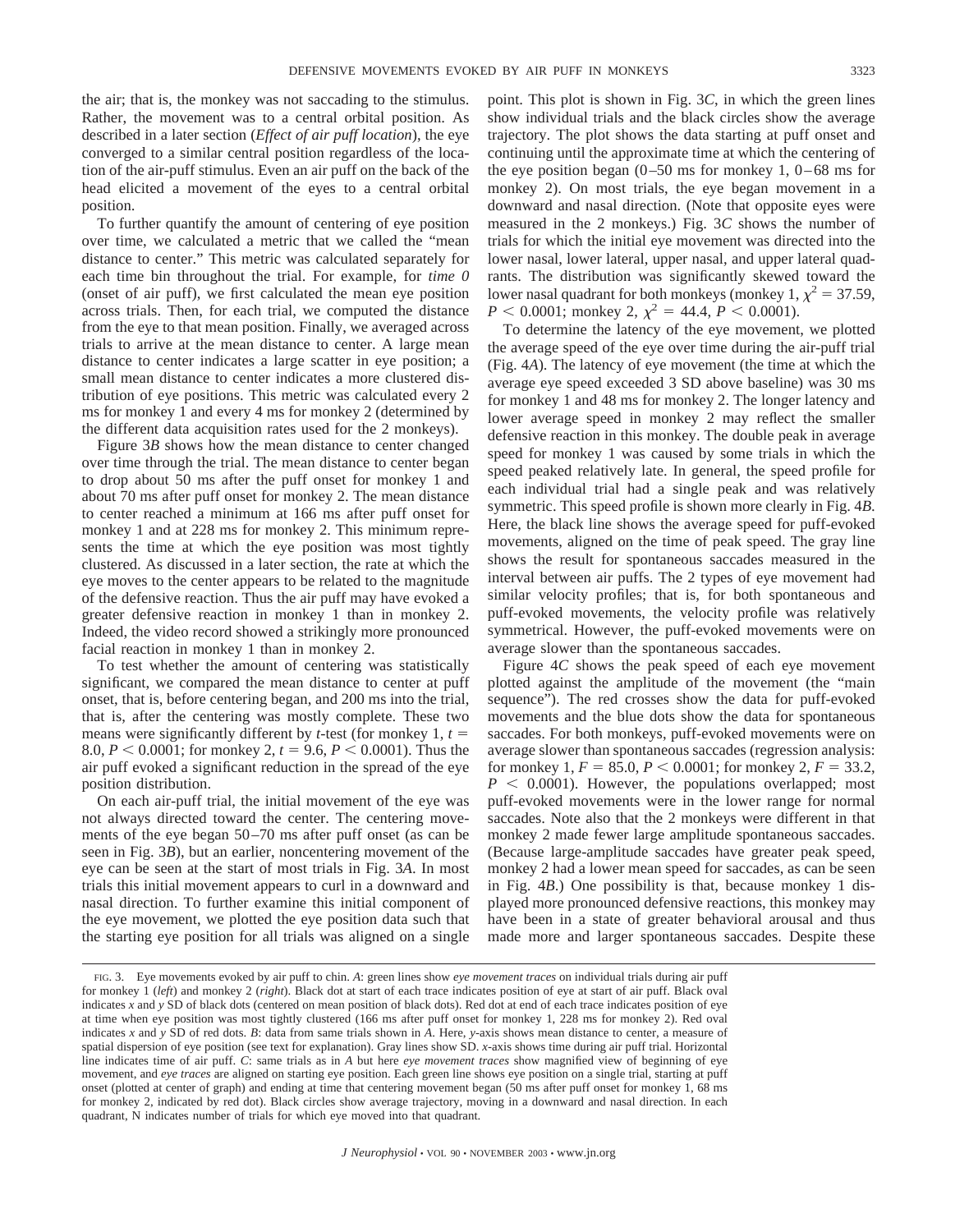

FIG. 4. Comparison of puff-evoked eye movements and spontaneous saccades. *A*: average speed of eye before and during air puff. *B*: average speed of eye during air puff and during spontaneous saccades; each trial aligned on time of peak speed. *C*: main sequence (peak speed vs. amplitude of eye movement) for puff-evoked movements and spontaneous saccades.

differences, the overall pattern of results is the same for the 2 monkeys.

In one session we did not present air puffs and instead monitored spontaneous blinks and saccades. Figure 5*A* shows the pattern of eye movement during spontaneous blinks. Spontaneous blinks were often associated with long saccadic eye movements and sometimes associated with small deviations of gaze that began in a downward and nasal direction, in agreement with previous findings (e.g., Collewijn et al., 1985). However, there was no tendency toward centering. We calculated the mean distance to center at the start and 200 ms after blink onset (when most blinks had ended), and found no significant difference ( $t = -0.53$ ,  $P = 0.60$ ). Figure 5*B* shows the traces for spontaneous saccades that were not associated with blinks. Again, there was no tendency toward centering. We calculated the mean distance to center at the start and 100 ms after saccade onset (when all saccades had ended), and found no significant difference  $(t = 0.09, P = 0.93)$ .

In summary, air puff to the face evoked an initial small, curved movement of the eyes in a downward and nasal direction. After 50–70 ms, the eyes then began to move toward a central position. This movement was on average slower than a normal saccade. In the case of spontaneous blinks and spontaneous saccades, no significant centering of the eye was observed.

## *Effect of magnitude of defensive movement on centering eye movements*

As described above, the orbicularis muscle participates in blinking and squinting. In monkey 2, we measured EMG activity from the orbicularis muscle at the same time that we measured eye position. (In monkey 1, EMG and eye position were measured on separate trials.) For each trial we integrated the orbicularis EMG signal over the 500-ms air-puff period. Then we ranked the trials according to the amount of EMG signal. Two groups of air-puff trials were selected: the 33% of trials with the highest puff-evoked EMG activity and the 33% with the lowest EMG activity. Comparison with the video record confirmed that trials in the high EMG group corresponded to more pronounced facial flinches. Eye movements that occurred during these 2 trial types were then compared. Figure 6 shows the main sequence plot for air-puff trials with large EMG activity (red crosses), trials with small EMG activity (green triangles), and spontaneous saccades (blue dots). For a given amplitude of eye movement, the peak eye speed was faster for large EMG trials than for small EMG trials. These 2 distributions were significantly different (regression analysis,  $F = 17.343$ ,  $P < 0.001$ ). That is, larger facial flinches were associated with faster centering movements of the eye.

## *Effect of air-puff location*

Are the centering movements of the eye reported above the result of the monkey saccading to the location of the air-puff stimulus? This explanation of the centering movements is unlikely because, as described above, their metrics are unlike those of normal saccades. To test the possibility explicitly, we placed 10 air nozzles around the monkey's head (see Fig. 2*A*) and presented air puffs at these different locations in a pseudorandom order. Figure 7 shows the mean eye position at the time of maximum centering during the air puff. The ovals in Fig. 7 show the *x* and *y* SD of eye position around the mean. There was no tendency for the final eye position to be aligned on the location of the air puff. Even a puff on the back of the head evoked a centering eye movement.

In both monkeys, however, the puff directed at the center of the nose (position 5) evoked an average final eye position that was elevated. The reason for this elevation is not clear. One possibility is that this particular air stream deflected from the top of the snout and hit the eyelid or ball. If so, then condition 5 was the only one in which air was puffed into the eye. This air in the eye might have resulted in a deviated final eye position, perhaps protecting the center of the cornea from the air stream.

#### DISCUSSION

## *Movement types*

In this study we examined the movements evoked by a puff of air applied to the face and other body parts of monkeys. The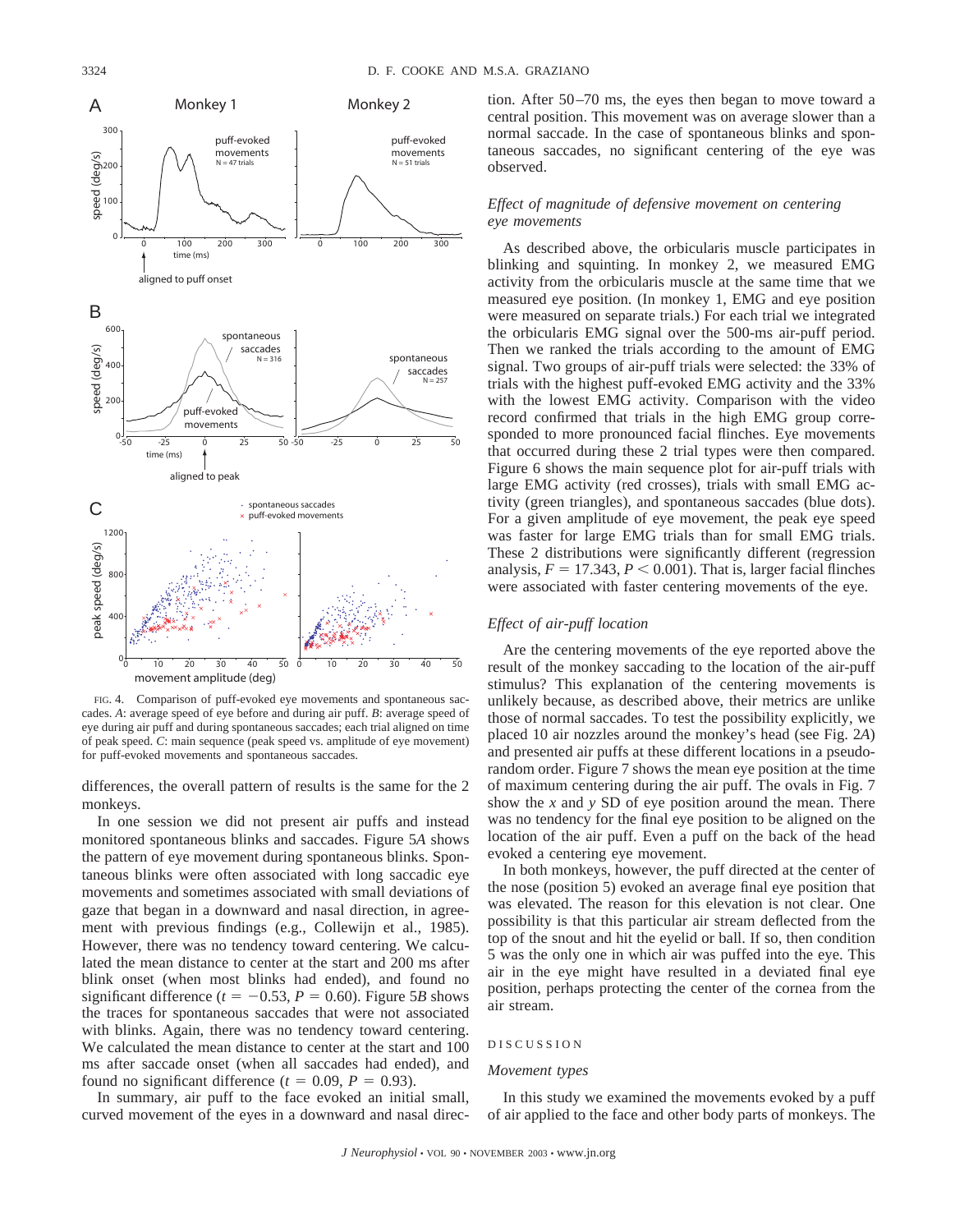



FIG. 5. Lack of centering of eyes during spontaneous blinks and spontaneous saccades. *A*: *eye traces* showing movement of eye in monkey 1 during spontaneous blinks. Spontaneous blinks were identified in video record and time of blink onset was then specified to nearest 10 ms by reference to orbicularis EMG record. Black dot shows position of eye at blink onset; red dot shows position of eye 200 ms later. For most cases blink had ended by this time. *B*: *eye traces* showing movement of eye in monkey 1 during spontaneous saccades not associated with blink. Black dot shows position of eye at saccade onset; red dot shows position of eye 100 ms later. For most cases this time was after saccade had ended and before next saccade had started.

purpose of the study was to compare these movements to those previously obtained by electrical stimulation of cortical areas VIP and PZ (Cooke et al. 2003; Dearworth and Gamlin 2002; Graziano et al. 2002a; Thier and Andersen 1998). As discussed in the following text, the movements were similar in a number of ways. Seven types of movement were observed in the present study. A similar 7 movements were evoked by electrical stimulation of sites in VIP and PZ. The movements included the following.

*1*) *Blink and squint*. This movement is one of the most reliable movements obtained in studies of startle and defense. Electrical stimulation of almost every site in VIP and PZ evokes a blink and squint (Cooke et al. 2003; Dearworth and



FIG. 6. Eye movements associated with large and small defensive reactions. Size of defensive reaction was measured by EMG in orbicularis muscle integrated over time period of air puff. Red crosses: eye movements on 33% of trials with greatest defensive reaction; green triangles: eye movements on 33% of trials with smallest defensive reaction; blue dots: spontaneous saccades. Data from monkey 2.

Gamlin 2002; Graziano et al. 2002a; Thier and Andersen 1998).

*2*) *Lifting of the upper lip*. This movement was first described by Strauss (1929) and Landis et al. (1939) in humans during startle and defense. As those authors pointed out, sometimes the upper teeth are exposed in a "sneer." This movement is consistently evoked by stimulation of sites in VIP and PZ (Cooke et al. 2003; Graziano et al. 2002a; Thier and Andersen 1998).

*3*) *Folding of the pinna against the head*. This movement occurs consistently during startle and defense in animals with mobile ears and is the primary difference between the defensive pattern in humans and in nonhuman mammals (Koch 1999; Landis et al. 1939; Strauss 1929; Yeomans et al. 2002). This movement is also consistently evoked by electrical stimulation of VIP and PZ (Cooke et al. 2003; Graziano et al. 2002a; Thier and Andersen 1998).

*4*) *Shoulder shrug*. This movement occurs consistently during startle and defense (Koch 1999; Landis et al. 1939; Strauss 1929; Yeomans et al. 2002). One speculation is that it serves to protect the neck, the body location most vulnerable to predatory attack (Landis et al. 1939). Shoulder shrugs are consistently evoked by electrical stimulation in areas VIP and PZ (Cooke et al. 2003; Graziano et al. 2002a; Thier and Andersen 1998).

*5*) *Retraction of the head from the air puff*. Previous studies report that during startle, the head moves toward a central and downward position (Landis et al. 1939; Strauss 1929; Yeomans et al. 2002). After the initial startle, the head may withdraw from the direction of the stimulus (King and Cowey 1992; King et al. 1992; Landis et al. 1939; Schiff et al. 1962; Strauss 1929). In the present study, we observed mainly a retraction of the head from the direction of the air puff. In areas VIP and PZ, electrical stimulation evokes movements in which the head withdraws from the location of the sensory receptive fields of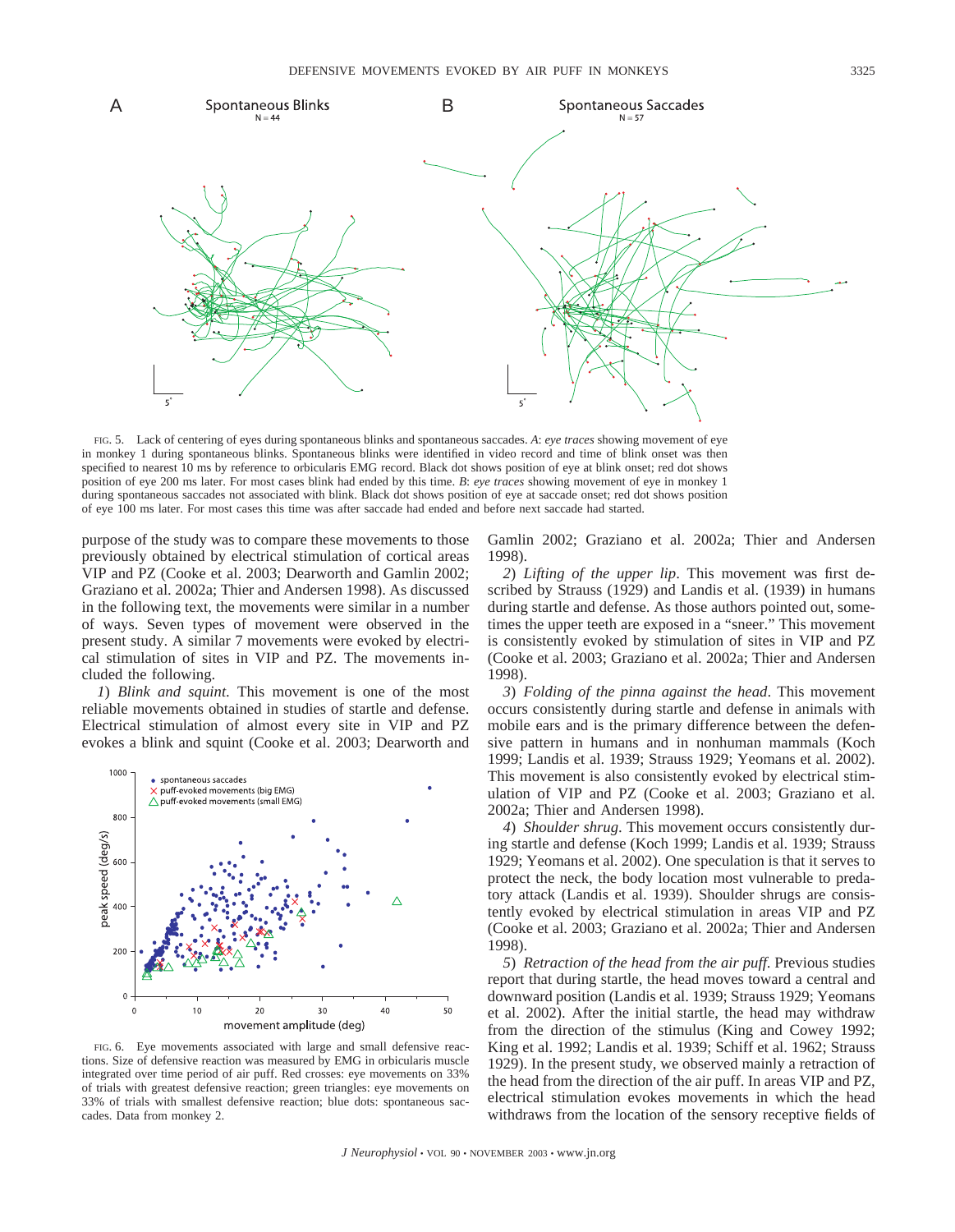

FIG. 7. Effect of puff location on position to which eyes converge. Ten puff locations were tested, as illustrated in Fig. 2*A*. For each puff location, mean and the *x* and *y* SD of eye position were calculated 166 ms after puff onset for monkey 1 and 228 ms after puff onset for monkey 2. These times were selected because they represent time of maximum clustering of eye position (see Fig. 3). Numbers (1–10) show mean eye position for each puff location. Ovals show *x* and *y* SDs. Puff location had little effect on eye position: all 10 puff locations resulted in eyes centering on approximately same region.

the stimulated neurons (Cooke et al. 2003; Graziano et al. 2002a). On stimulation of VIP, there is some evidence of the head moving initially to a central position (Thier and Andersen 1998).

*6*) *Arm movements*. Previous studies of startle report that the arms initially pull inward toward the abdomen (Koch 1999; Landis et al. 1939; Strauss 1929; Yeomans et al. 2002). After the initial startle, a more spatially specific reaction may occur in which the arms move rapidly to block a looming or threatening stimulus (Landis et al. 1939; Schiff et al. 1962; Strauss 1929). In the present study, in the video record we observed mainly a movement of the arm toward a guarding or blocking posture that depended on the location of the air puff. In areas VIP and PZ, electrical stimulation evokes postures of the arm similar to the postures obtained in the present study (Cooke et al. 2003; Graziano et al. 2002a). When cells at a cortical site have tactile and visual receptive fields related to the side of the head, stimulation evokes a movement of the arm that lifts the hand into the space near the side of the head (compare with Fig. 1*B*). When cells at a cortical site have sensory receptive fields related to the side of the torso, stimulation evokes a movement of the arm that brings the elbow tightly against the torso and the hand into lateral space (compare with Fig. 1*C*). When cells have sensory receptive fields related to both the side of the torso and the forearm, stimulation evokes a movement of the elbow against the torso and a movement of the forearm across the abdomen (compare with Fig. 1*D*). When cells have sensory receptive fields related to the hand and forearm, stimulation evokes a withdrawal of the hand behind the back (compare with Fig. 1*E*).

*7*) *Movement of the eyes toward the center of gaze*. This type of eye movement was similar but not identical to the goal-directed eye movements evoked by electrical stimulation of VIP and PZ (Fujii et al. 1998; Thier and Andersen 1998). This comparison is discussed in greater detail in a subsequent section.

The above list indicates that the movement components evoked by a puff of air resemble the movement components evoked by electrical stimulation of brain areas VIP and PZ. There were, however, several apparent differences. One is that for both brain areas, stimulation evoked a movement that did not appear to adapt; it maintained a similar magnitude for hundreds of trials in a session, for many sessions over more than a year. In contrast, in the present study, air puff evoked a movement that had a reduced magnitude in later experimental sessions. Adaptation is common in defensive movements, even in reaction to extreme stimuli such as gunshots behind the head (Koch 1999; Landis et al. 1939; Yeomans et al. 2002). The apparent lack of adaptation in stimulation of VIP and PZ, even for low electrical currents and subtle movements, suggests that this brain stimulation does not simply mimic the effect of a startling sensory percept, but may activate a relatively direct motor pathway.

A second apparent difference between the effect of air puff and the effect of stimulation of VIP and PZ is that air puff evoked at least 2 phases of response, an initial startle followed by a more sustained, more spatially specific response; whereas for both brain areas, electrical stimulation evoked mainly a sustained, spatially specific response. This comparison is discussed in greater detail in the next section.

#### *Startle versus spatially directed defensive movements*

A sudden or intense stimulus can evoke a short latency startle response. This response is similar in most mammals. It is stereotyped, bilaterally symmetric, and relatively insensitive to the type of stimulus (Koch 1999; Landis et al. 1939; Strauss 1929; Yeomans et al. 2002). It is thought to be an important adaptation for putting the body into an initial protective posture. After the initial startle response, a variety of more complex secondary responses can occur (e.g., King and Cowey 1992; King et al. 1992; Landis et al. 1939; Schiff et al. 1962; Strauss 1929). These responses, such as ducking and veering, depend on a more complex analysis of stimulus properties such as location and trajectory. In the present study, we found evidence of both an initial startle response and a more sus-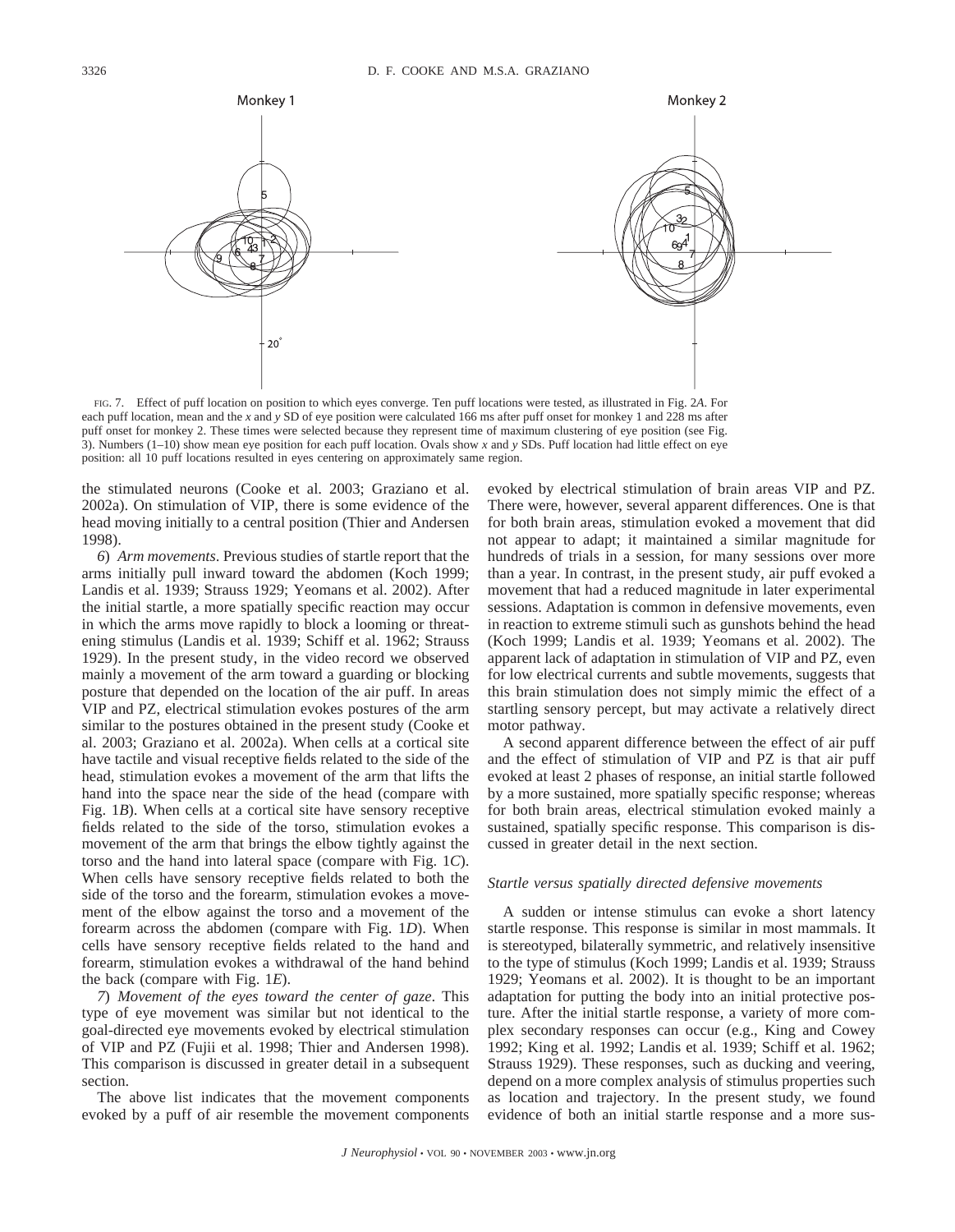tained, spatially specific response. The 2 phases of response were most clearly seen in the EMG recordings from facial and shoulder muscles (Fig. 2). The air puff evoked an initial, transient spike in muscle activity. This spike was relatively bilaterally symmetric, and thus resembled the previously described startle response. After the initial spike, a more sustained muscle activity was observed. This more sustained activity was largest in the muscles on the same side of the face as the air puff.

Electrical stimulation of cortical areas VIP and PZ evokes activity in the same facial and shoulder muscles that were studied in the present experiment. For both brain areas, stimulation evokes activity that is sustained throughout the stimulation train and that is more pronounced on the same side of the body as the sensory receptive fields of the stimulated neurons (Cooke et al. 2003; Graziano et al. 2002a). The evoked activity lacks an initial, bilaterally symmetric spike. In these respects, stimulation of VIP and PZ does not evoke a startle response, but instead evokes a response that resembles the more sustained, spatially specific component of a defensive reaction.

One interpretation of these results is that the simple, bilaterally symmetric startle reflex and the more complex, spatially specific defensive movements may be mediated by separate mechanisms. The startle reflex is thought to be mediated by a set of subcortical structures (Koch 1999; Yeomans et al. 2002). Its latency (e.g., 18 to 34 ms in the present study) is thought to be too brief to depend on cortical circuits. We suggest that cortical areas VIP and PZ could contribute mainly to the secondary phase of defensive movement that requires processing of stimulus location and movement. Such a role is consistent with the properties of neurons in VIP and PZ. In both areas, the neurons are sensitive to spatial location, speed, and direction of movement of tactile, visual, and auditory stimuli (Bremmer et al. 2002; Colby et al. 1993; Duhamel et al. 1998; Fogassi et al. 1996; Graziano and Gandhi 2000; Graziano et al. 1997, 1999; Rizzolatti et al. 1991; Schaafsma and Duysens 1996; Schlack et al. 2000). It will be important to lesion or reversibly deactivate areas VIP and PZ to determine whether this spatially specific component of the defensive reaction is attenuated.

### *Eye movements*

In this section, we suggest that the centering of the eye in the orbit during defensive movements may be secondary to a previously described protective retraction of the eyeball into the orbit.

The movement of the eye during blink has been studied in many animals including humans, monkeys, rabbits, cats, and guinea pigs (e.g., Collewijn et al. 1985; Evinger et al. 1984; Schlag et al. 1983). It was once thought that the eye consistently rotates upward during a blink (Bell 1823), but modern methods of tracking eye position have not confirmed "Bell's reflex" (Collewijn et al. 1985; Evinger et al. 1984; Takagi et al. 1992). A variety of blinking-related eye movements have been described, including a torsional movement; a slight, curved deviation of gaze in a downward and nasal direction; and a retraction of the eyeball into the orbit (Bergamin et al. 2002; Bour et al. 2000, 2002; Collewijn et al. 1985; Evinger et al. 1984; Takagi et al. 1992). This retraction of the eyeball is caused by the cocontraction of the extraocular muscles that normally rotate the eye (Evinger and Manning 1993). In most animals (but not primates), a specialized muscle, the retractor bulbi, also participates in the retraction of the eyeball. It is now generally thought that rotational movements of the eye during blink, such as torsional movements and small deviations of gaze, are a secondary effect of the cocontraction of muscles, and that the primary movement is the protective retraction of the eye into the orbit (Bour et al. 2000; Evinger and Manning 1993). In humans, this retraction is about 1–2 mm (Evinger et al. 1984). It is also generally thought that the movements of the eye during blink are not caused by mechanical interactions between the eyelid and the ball (Bour et al. 2000; Collewijn et al. 1985; Evinger and Manning 1993; Evinger et al. 1984).

The cocontraction of the extraocular muscles during a blink might be expected to cause the eye to rotate from any initial position toward a central position. However, such centering movements of the eye have not been consistently reported. Where they have been reported, they are generally small movements that bring the eye only a few degrees closer to the center (Bour et al. 2000; Evinger et al. 1984; Ginsborg and Maurice 1959; Goossens and Opstal 2000; Riggs et al. 1987). One possible reason for the differences between studies is that some examine spontaneous blinks, some examine blinks performed on verbal command, some examine blinks evoked by a mild stimulus to the eye, and some examine blinks evoked by a strong stimulus such as a 12 psi puff of air to the face. Centering movements of the eye, caused by the cocontraction of the extraocular muscles, might occur more reliably during a strong or sustained defensive reaction than during a brief spontaneous blink.

In the present study we found that a puff of air directed at the face for 500 ms evoked a consistent pattern of eye movement. This pattern included an initial movement that was in a downward and nasal direction, matching previous reports of eye movements during blinks (Bergamin et al. 2002; Bour et al. 2000, 2002; Collewijn et al. 1985; Evinger et al. 1984; Takagi et al. 1992). We also found that during air puff, after the initial downward and nasal movement, the eye made an apparent goal-directed movement, toward and sometimes reaching a location that was near the center of gaze. On trials when the air-puff–evoked squint was greater, as measured by the muscle activity in the orbicularis muscle, the speed of the centering eye movement was significantly faster; on trials when the air-puff–evoked squint was smaller, the speed of the eye movement was slower. These centering eye movements do not appear to be saccades but rather represent a type of movement specific to the defensive reaction.

In both VIP and PZ, electrical stimulation has been reported to evoke goal-directed movements of the eyes (Fujii et al. 1998; Thier and Andersen 1998). For both brain areas, the movements are slower than spontaneous saccades; in area VIP the movements were described as being in the range for memory-guided saccades. Because these movements converge on a location and are hypometric, they resemble the air-puff– evoked centering of the eyes observed in the present study. It is important to note, however, that these stimulation-evoked eye movements do not necessarily converge on the center of gaze; other goal positions can also be obtained. In the present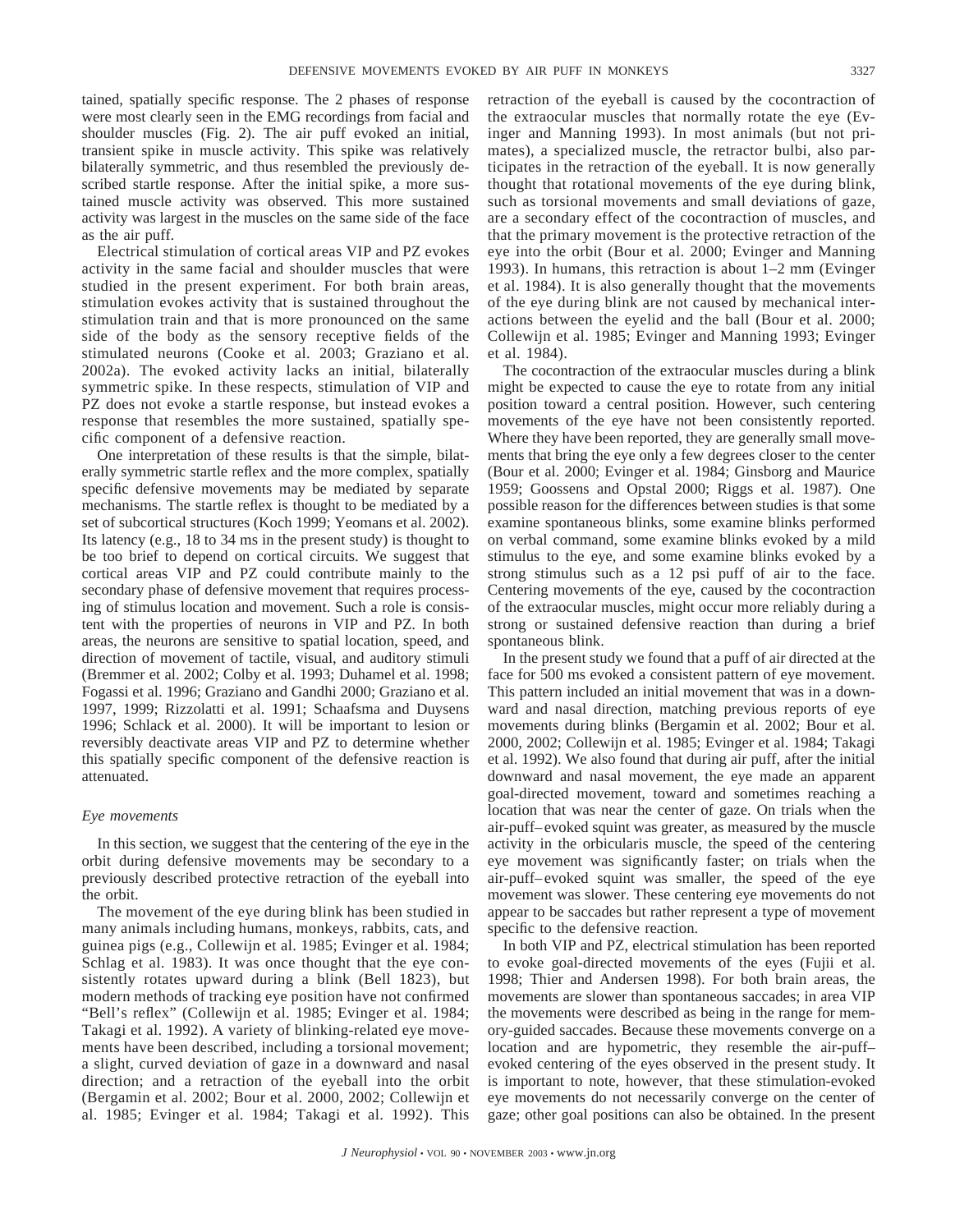study, puff-evoked eye movements were usually (although not always) directed to a region within about 15° of the center of gaze.

We hypothesize that the goal-directed eye movements evoked by stimulation of VIP and PZ may be partly a defenserelated centering of the eyes. One possibility is that the brain stimulation sometimes evoked a combination of normal, vector saccades and defense-related centering of the eyes, resulting in off-center convergence evoked from some stimulation sites. Kurylo and Skavenski (1991) stimulated sites across the posterior parietal lobe; when stimulation of a site caused a squint, it typically also caused a goal-directed eye movement. They concluded that the "goal-directed" component was a side effect of the squint.

Goal-directed saccades almost certainly have a variety of functions including those unrelated to defense. For example, they may be related to fixation of a target in head-centered spatial coordinates (Thier and Andersen 1998). Saccades that converge toward a final position, and that are thought to be involved in acquiring a fixation target, have been evoked by stimulation of other brain areas such as the dorsomedial frontal cortex (Tehovnik and Lee 1993). Whether the goal-directed saccades in VIP and PZ are related to defense or to fixation of targets is now open to debate. As found in the present study, many of the components of defensive movements are the same as those found on stimulation of VIP and PZ, including specific movements of the face, ear, head, shoulder, and arm. We therefore suggest that the "goal-directed" eye movements evoked from these two particular areas might be part of the constellation of defensive movements.

We thank T. Moore for helpful comments.

#### DISCLOSURES

This work was supported by National Institutes of Health Grants EY-11347 and NS-41878 and by Burroughs Wellcome Grant 992817.

#### REFERENCES

- **Bell C.** On the motions of the eye, in illustration of the uses of the muscles and nerves of the orbit. *Philos Trans R Soc London* 111: 166–186, 1823.
- **Bergamin O, Bizzarri S, and Straumann D.** Ocular torsion during voluntary blinks in humans. *Invest Ophthalmol Vis Sci* 43: 3438–3443, 2002.
- **Bour LJ, Aramideh M, and de Visser BW.** Neurophysiological aspects of eye and eyelid movements during blinking in humans. *J Neurophysiol* 83: 166–176, 2000.
- **Bour LJ, de Visser BW, Aramideh M, and Speelman J.** Origin of eye and eyelid movements during blinking. *Mov Disord* 17: S30– S32, 2002.
- **Bremmer F, Duhamel JR, Ben Hamed S, and Graf W.** Heading encoding in the macaque ventral intraparietal area (VIP). *Eur J Neurosci* 16: 1554– 1568, 2002.
- **Colby CL, Duhamel JR, and Goldberg ME.** Ventral intraparietal area of the macaque: anatomic location and visual response properties. *J Neurophysiol* 69: 902–914, 1993.
- **Collewijn H, van der Steen J, and Steinman RM.** Human eye movements associated with blinks and prolonged eyelid closure. *J Neurophysiol* 54: 11–27, 1985.
- **Cooke DF, Taylor CSR, Moore T, and Graziano MSA.** Complex movements evoked by microstimulation of the ventral intraparietal area. *Proc Natl Acad Sci USA* 100: 6163–6168, 2003.
- **Dean P, Redgrave P, and Westby GW.** Event or emergency? Two response systems in the mammalian superior colliculus. *Trends Neurosci* 12: 137– 147, 1989.
- **Dearworth JR and Gamlin PDR.** Periarcuate cortex neurons sensitive to rapidly approaching targets. *Soc Neurosci Abstr* 28: 56.12, 2002.
- **Dosey MA and Meisels M.** Personal space and self-protection. *J Pers Soc Psychol* 11: 93–97, 1969.
- **Duhamel JR, Colby CL, and Goldberg ME.** Ventral intraparietal area of the macaque: congruent visual and somatic response properties. *J Neurophysiol* 79: 126–136, 1998.
- **Dum RP and Strick PL.** The origin of corticospinal projections from the premotor areas in the frontal lobe. *J Neurosci* 1: 667–689, 1991.
- **Evinger C and Manning KA.** Pattern of extraocular muscle activation during reflex blinking. *Exp Brain Res* 92: 502–506, 1993.
- **Evinger C, Shaw MD, Peck CK, Manning KA, and Baker R.** Blinking and associated eye movements in humans, guinea pigs, and rabbits. *J Neurophysiol* 52: 323–339, 1984.
- **Fogassi L, Gallese V, Fadiga L, Luppino G, Matelli M, and Rizzolatti G.** Coding of peripersonal space in inferior premotor cortex (area F4). *J Neurophysiol* 76: 141–157, 1996.
- **Fujii N, Mushiake H, and Tanji J.** An oculomotor representation area within the ventral premotor cortex. *Proc Natl Acad Sci USA* 95: 12034–12037, 1998.
- **Ginsborg BL and Maurice DM.** Involuntary movements of the eye during fixation and blinking. *Br J Ophthalmol* 43: 435–437, 1959.
- **Goossens HH and Van Opstal AJ.** Blink-perturbed saccades in monkey. I. Behavioral analysis. *J Neurophysiol* 83: 3411–3429, 2000.
- **Graziano MSA and Gandhi S.** Location of the polysensory zone in the precentral gyrus of anesthetized monkeys. *Exp Brain Res* 135: 259–266, 2000.
- **Graziano MSA, Hu XT, and Gross CG.** Visuospatial properties of ventral premotor cortex. *J Neurophysiol* 77: 2268–2292, 1997.
- **Graziano MSA, Reiss LA, and Gross CG.** A neuronal representation of the location of nearby sounds. *Nature* 397: 428–430, 1999.
- **Graziano MSA, Taylor CSR, and Moore T.** Complex movements evoked by microstimulation of precentral cortex. *Neuron* 34: 841–851, 2002a.
- **Graziano MSA, Taylor CSR, Moore T, and Cooke DF.** The cortical control of movement revisited. *Neuron* 36: 349–362, 2002b.
- **Hediger H.** *Studies of the Psychology and Behavior of Captive Animals in Zoos and Circuses.* New York: Criterion Books, 1955.
- **King SM and Cowey A.** Defensive responses to looming visual stimuli in monkeys with unilateral striate cortex ablation. *Neuropsychologia* 30: 1017– 1024, 1992.
- **King SM, Dykeman C, Redgrave P, and Dean P.** Use of a distracting task to obtain defensive head movements to looming visual stimuli by human adults in a laboratory setting. *Perception* 21: 245–259, 1992.
- **Koch M.** The neurobiology of startle. *Prog Neurobiol* 59: 107–128, 1999.
- **Kurylo DD and Skavenski AA.** Eye movements elicited by electrical stimulation of area PG in the monkey. *J Neurophysiol* 65: 1243–1253, 1991.
- **Landis C and Hunt WA.** *The Startle Pattern.* New York: Farrar and Rinehart, 1939.
- Lewis JW and Van Essen DC. Corticocortical connections of visual, sensorimotor, and multimodal processing areas in the parietal lobe of the macaque monkey. *J Comp Neurol* 428: 112–137, 2000.
- **Luppino G, Murata A, Govoni P, and Matelli M.** Largely segregated parietofrontal connections linking rostral intraparietal cortex (areas AIP and VIP) and the ventral premotor cortex (areas F5 and F4). *Exp Brain Res* 128: 181–187, 1999.
- **Maunsell JH and van Essen DC.** The connections of the middle temporal visual area (MT) and their relationship to a cortical hierarchy in the macaque monkey. *J Neurosci* 3: 2563–2586, 1983.
- **Riggs LA, Kelly JP, Manning KA, and Moore RK.** Blink-related eye movements. *Invest Ophthalmol Vis Sci* 28: 334–342, 1987.
- **Rind FC.** Motion detectors in the locust visual system: from biology to robot sensors. *Microsc Res Tech* 56: 256–269, 2002.
- **Rizzolatti G, Scandolara C, Matelli M, and Gentilucci M.** Afferent properties of periarcuate neurons in macaque monkeys. II. Visual responses. *Behav Brain Res* 2: 147–163, 1981.
- **Schaafsma SJ and Duysens J.** Neurons in the ventral intraparietal area of awake macaque monkey closely resemble neurons in the dorsal part of the medial superior temporal area in their responses to optic flow patterns. *J Neurophysiol* 76: 4056–4068, 1996.
- Schiff W. Perception of impending collision: a study of visually directed avoidant behavior. *Psychol Monogr Gen Appl* 79: 1–26, 1965.
- **Schiff W, Caviness JA, and Gibson JJ.** Persistent fear responses in rhesus monkeys to the optical stimulus of "looming." *Science* 136: 982–983, 1962.